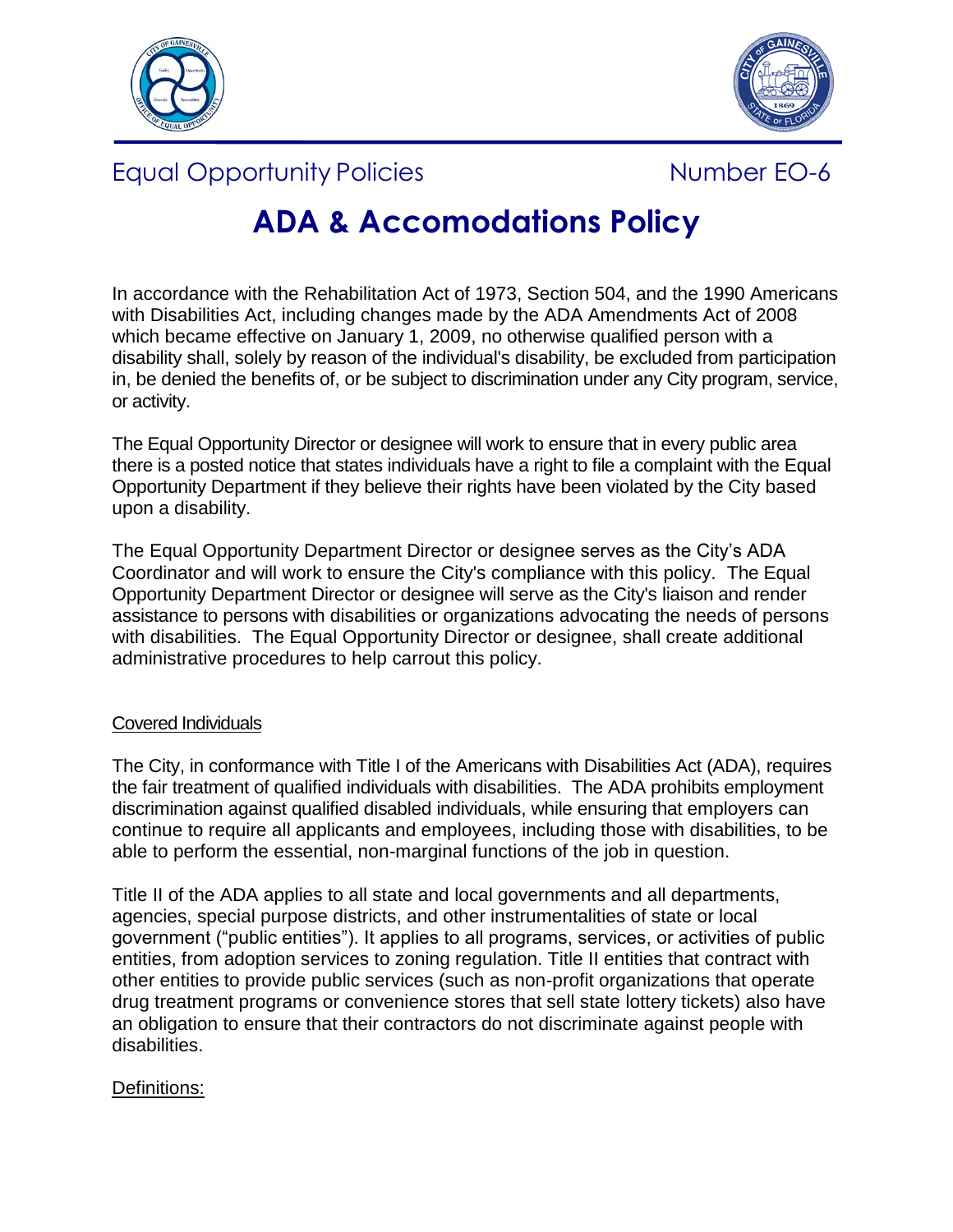Note: This section is intended to provide, so far as possible, a "plain English" explanation of relevant legal terms that are defined in the Rehabilitation Act (29 U.S.C. § 705) and the Americans with Disabilities Act (42 U.S.C. § 12111). This section is not intended to change the meanings assigned to these statutory terms. Persons seeking further explanation of these terms should consult the Equal Employment Opportunity Commission's "Regulations to Implement the Equal Employment Provisions of the Americans with Disabilities Act," 29 C.F.R. Part 1630.

- A. **Disability** The term *disability* means, with respect to an individual: (A) a physical or mental impairment that substantially limits one or more major life activities of such individual; (B) a record of such an impairment; or(C) being regarded as having such an impairment
- B. **Qualified Individual with a Disability -** A person who has a *disability* is a qualified individual with a disability if he or she is able to perform the essential functions of his or her job with or without a reasonable accommodation.
- C. **Major Life Activity** major life activities include, but are not limited to, caring for oneself, performing manual tasks, seeing, hearing, eating, sleeping, walking, standing, lifting, bending, speaking, breathing, learning, reading, concentrating, thinking, communicating, and working.
- D. **Major Bodily Functions** a major life activity also includes the operation of a major bodily function, including but not limited to, functions of the immune system, normal cell growth, digestive, bowel, bladder, neurological, brain, respiratory, circulatory, endocrine, and reproductive functions.
- E. **Regarded as Having Such an Impairment** An individual meets the requirement of "being regarded as having such an impairment" if the individual establishes that he or she has been subjected to an action prohibited because of an actual or perceived physical or mental impairment whether or not the impairment limits or is perceived to limit a major life activity; shall not apply to impairments that are transitory and minor. A transitory impairment is an impairment with an actual or expected duration of 6 months or less.
- F. **Reasonable Accommodation** An accommodation is a change in the City's work rules, facilities, or conditions which enable a *qualified* individual with a disability to apply for a job, perform the essential functions of a job, or enjoy equal access to the benefits and privileges of employment. An *accommodation* is *reasonable* if it is effective in producing the desired result, and balances the needs of the applicant or employee and the City.
- G. **Undue Hardship** If a specific accommodation causes undue hardship, the City does not have to provide that particular accommodation. Determination of undue hardship is always made on a case-by-case basis, considering factors that include the nature and cost of the reasonable accommodation and the impact of the reasonable accommodation on the DOL's operations.
- H. **Interactive Process** An interactive process is a flexible process through which the City and the employee or applicant with a disability, discuss the request for accommodation in a good faith effort to identify the employee's or applicant's precise limitations and reasonable accommodations.
- I. **Essential Functions** Essential functions are the fundamental job duties of the employment position the employee with a disability holds or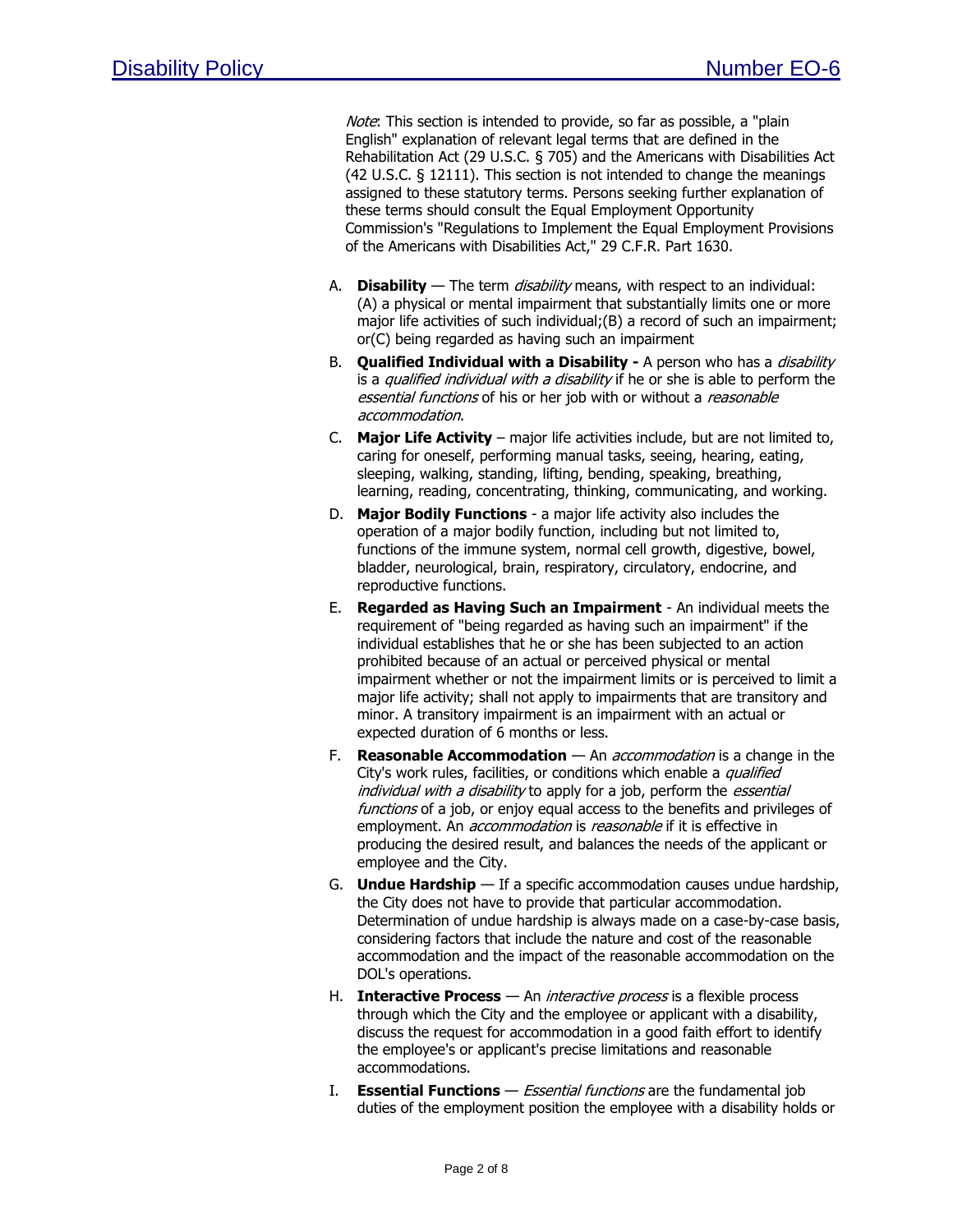the applicant with a disability seeks. A function can be essential if, among other things, the position exists specifically to perform that function, there are a limited number of other employees who could perform the function if it were assigned to them, or the function is specialized and the incumbent is hired based on his or her ability to perform it.

J. **Extenuating Circumstances** — Extenuating circumstances are factors that could not reasonably have been anticipated or avoided in advance of the request for accommodation. When extenuating circumstances are present, the time for processing a request for reasonable accommodation and providing the necessary accommodation will be extended as reasonably necessary. Examples of extenuating circumstances may include: waiting to receive medical documentation from a third party; or waiting for adaptive equipment to assist the employee; or unforeseen circumstances caused by a delay in the mail system.

## Responsibilities of Participants in the Reasonable Accomodation Process

## A. **The Equal Opportunity Director or designee**

The OEO Director or designee shall be responsible for:

- 1. Providing direction and guidance on the implementation of these procedures;
- 2. Participating and facilitating, as appropriate, in meetings with relevant department personnel regarding reasonable accommodation requests;
- 3. Working with the Human Resources Department, Risk Management Department and City Attorney's Office in reviewing all proposed decisions to approve/deny reasonable accommodation requests or to provide alternative accommodation and to ensure compliance with policies and procedures;
- 4. Maintaining summary statistics on accommodations by the City.

### B. **Human Resources Director or designee**

The Human Resources Director or designee shall be responsible for:

- 1. Consulting with and advising supervisors and other appropriate officials throughout the accommodation request process to help determine whether requests for accommodations should be granted or denied;
- 2. Facilitating the interactive process by bringing together supervisor, employee, and other appropriate parties;
- 3. Consulting with the Risk Management Director or designee, City Attorney's Office and other appropriate officials in determining:
	- A. Whether the requestor is a qualified individual with a disability;
	- B. Whether to grant, deny, or provide an alternative to the requested accommodation; and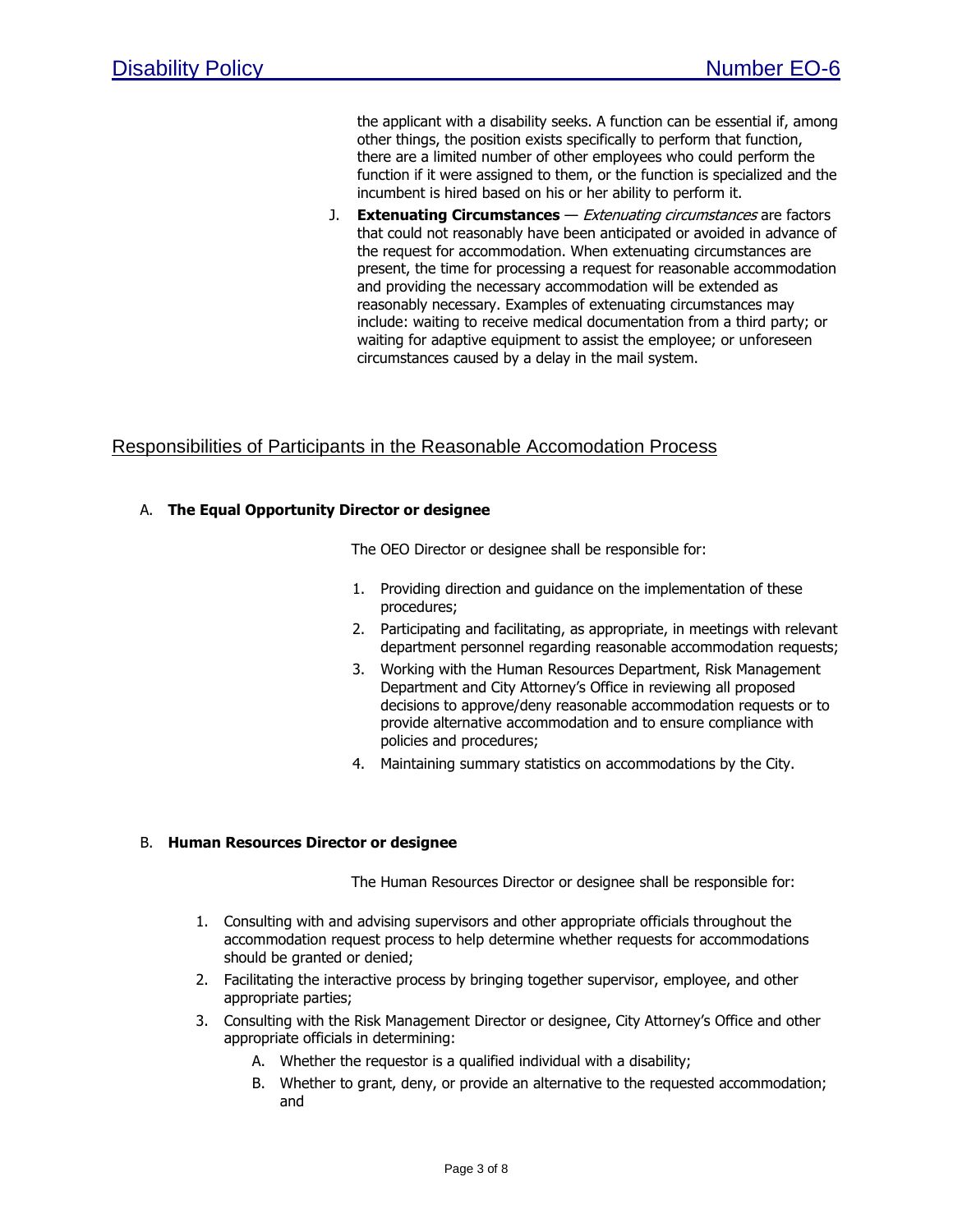- C. Whether, in the case of a denial, the requested accommodation poses an undue hardship.
- 4. Identifying when accommodation requests are complicated by performance, conduct, or leave issues, or a worker's compensation claim; or when an accommodation involves reallocation of tasks, revision of standards, or other adjustment ordinarily accomplished with the assistance of human resource staff;
- 5. Maintaining records submitted by employees or applicants in connection with accommodation requests, in a manner that complies with the confidentiality requirements of the Rehabilitation Act and the Privacy Act of 1974, 5 U.S.C. § 552a, as amended.
- 6. Notifctaion to all parties and officials on resolution of the reasonable accommodation request

## C. **Risk Management Director or designee**

The Risk Management Director or designee agency shall be responsible for:

- 1. Consulting with and advising supervisors and other appropriate officials throughout the accommodation request process to help determine whether requests for accommodations should be granted or denied;
- 2. Participating in the interactive process with appropriate parties;
- 3. In consultation with Employee Health Services, providing a medical determination on all requests;
- 4. Consulting with the Human Resources Director or designee, City Attorney's Office and other appropriate officials in determining:
	- A. Whether the requestor is a qualified individual with a disability;
	- B. Whether to grant, deny, or provide an alternative to the requested accommodation; and
	- C. Whether, in the case of a denial, the requested accommodation poses an undue hardship.
- 5. Identifying when accommodation requests are complicated by worker's compensation claim or other medical considerations;
- 6. Maintaining records submitted by employees or applicants in connection with accommodation requests, in a manner that complies with the confidentiality requirements of the Rehabilitation Act and the Privacy Act of 1974, 5 U.S.C. § 552a, as amended.

### D. **Supervisors**

The immediate supervisor of an employee who requests an accommodation shall be responsible for:

- 1. Participating in the interactive process when the employee requests a reasonable accommodation;
- 2. Reporting all requests for disability accommodation to the Equal Opportunity Director;
- 3. Documenting requests for accommodation and the action taken.
- 4. Even in the absence of receiving a written request, the supervisor should acknowledge and begin to act on an oral request for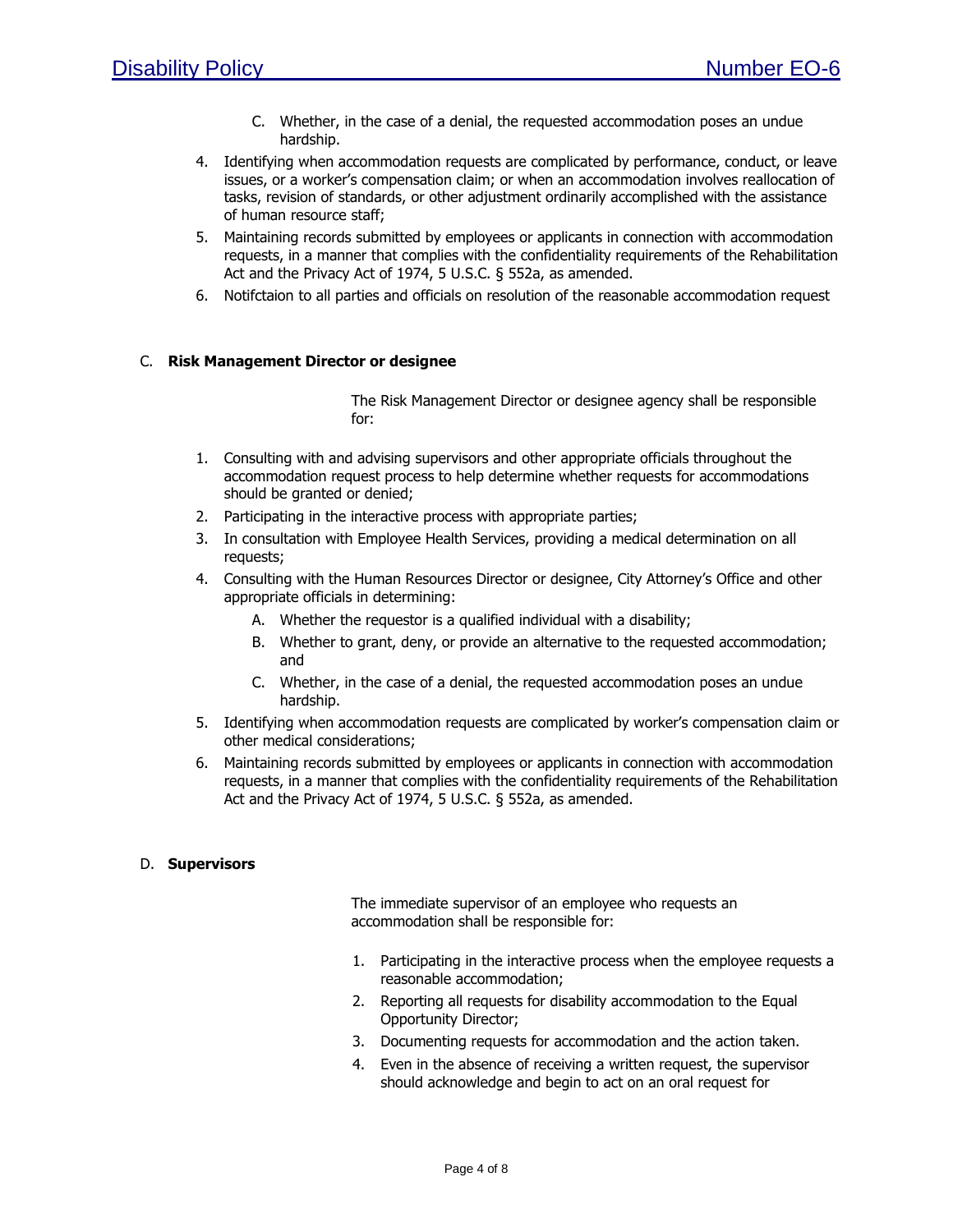reasonable accommodation and advise the employee to contact the Equal Opportunity Director to document the request.

## Requesting an Accomodation and Understanding the Interactive Process

## A. **Employees with Disabilities**

To request a reasonable accommodation for a disability, an employee should take the following steps:

- 1. The employee should make the request orally or in writing personally, or through a family member, friend, health professional or other representative, to his or her immediate supervisor or the Equal Opportunity Director. If the request is made to someone other than the immediate supervisor, that person must promptly notify the immediate supervisor of the request. The employee does not need to use the words, "reasonable accommodation," but may simply state in plain English that s/he needs an adjustment or change at work; or in the application process due to the nature of his/her disability.
- 2. If an accommodation is needed to participate in a specific agency activity, the accommodation needs to occur in sufficient time to allow the employee requesting the accommodation to participate in the activity.
- 3. Within five (5) business days after making the request, the employee must complete and submit a **Reasonable Accommodation Request Form** to the Equal Opportunity Director.
- 4. An employee who requests an accommodation must provide information regarding:
	- A. The nature, extent, and duration of the disability;
	- B. How the disability impairs the employee's ability to perform the essential functions of his or her job or to enjoy equal access to the benefits and privileges of employment; and
	- C. How the requested accommodation or any alternative accommodation would allow him or her to perform the essential functions of his or her job, or to enjoy the benefits and privileges of the job.
- 5. In cases where the nature of the disability and the need for an accommodation are not obvious, or where the individual has not already provided the City with sufficient information to substantiate that s/he has a disability and needs an accommodation, then the employee shall promptly submit a limited medical release form and medical documentation to support the accommodation request. (The Risk Management Department will provide additional guidance during the process.)
- 6. This information should generally be provided to the supervisor; however, where the employee has concerns regarding such disclosure, the limited medical release form and the medical documentation may be provided directly to the Risk Management Department.

## B. **Applicants with Disabilities**

To request a reasonable accommodation to participate in the application process, an applicant should take the followings steps:

1. The applicant should make the request orally or in writing personally, or through a representative, to the Equal Opportunity Director or other contact person listed on the vacancy announcement. If the request is made to someone other than the Equal Opportunity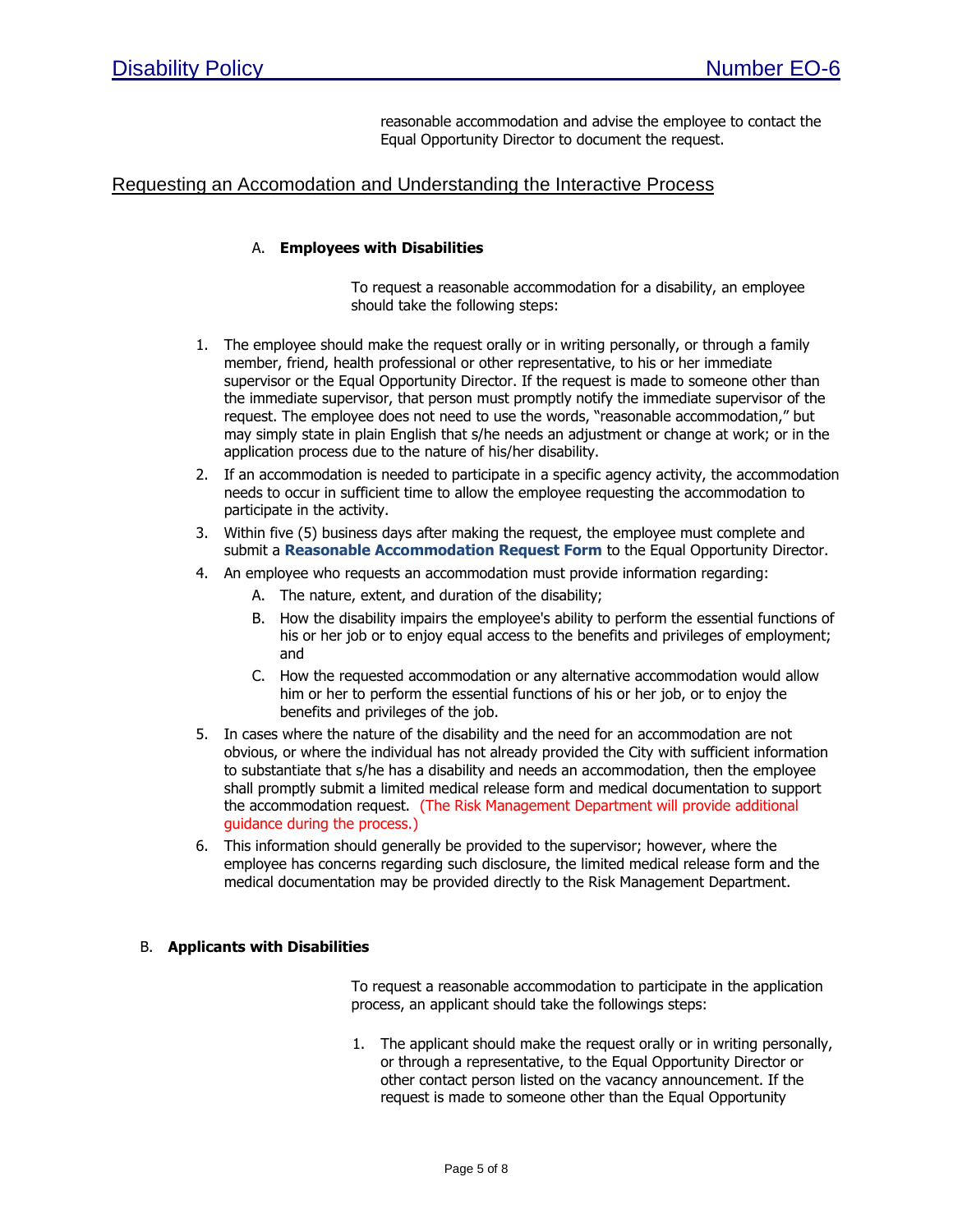Director or other contact person listed on the vacancy announcement, that person must promptly notify the Equal Opportunity Director or other contact person of the request.

- 2. Within five (5) business days after making the request, the applicant must complete and submit to the Equal Opportunity Director or designee a **Reasonable Accommodation Request Form**. The Equal Opportunity Director will send the request to the Human Resources Director and appropriate parties for review. If the applicant with disability requires assistance with completing the form, the staff member receiving the request will provide the required assistance.
- 3. An applicant who requests an accommodation must provide information regarding:
	- a. The nature, extent, and duration of the disability;
	- b. How the disability impairs the applicant's ability to perform the essential functions of his or her job or to enjoy equal access to the benefits and privileges of employment; and
	- c. How the requested accommodation or any alternative accommodation would allow the applicant to perform the essential functions of his or her job, or to enjoy the benefits and privileges of the job.
- 4. Immediately after an applicant requests an accommodation, the Human Resources Director or designee shall decide whether to grant or deny the request or to offer an alternative accommodation.
- 5. In cases where the nature of the disability and the need for an accommodation are not obvious, or where the individual has not already provided the agency with sufficient information to substantiate that s/he has a disability and needs an accommodation, then the applicant shall promptly submit a limited medical release form and medical documentation to support the accommodation request.
- 6. The accommodation needs to occur in sufficient time to allow the applicant to participate in the application process.

### C. **Building Facility Accommodation Requests**

- A. A citizen or employee shall make such requests directly to the Equal Opportunity Director utilizing the **Reasonable Accommodation Request Form**. The Equal Opportunity Director or designee shall send the request to the lead building official for review. The Equal Opportunity Director may work with the City Attorney's Office, Facilities Management, Lead Building Official and other appropriate parties.
- B. The lead building official shall notify the citizen or employee of his or her decision and provide the Equal Opportunity Director with a copy of the record.

### **Requesting for Medical Documentation to Substantiate a Claim of Disability or Need for Accommodation:**

The City has a right to inquire into an employee's medical condition in order to determine whether an accommodation is appropriate. The City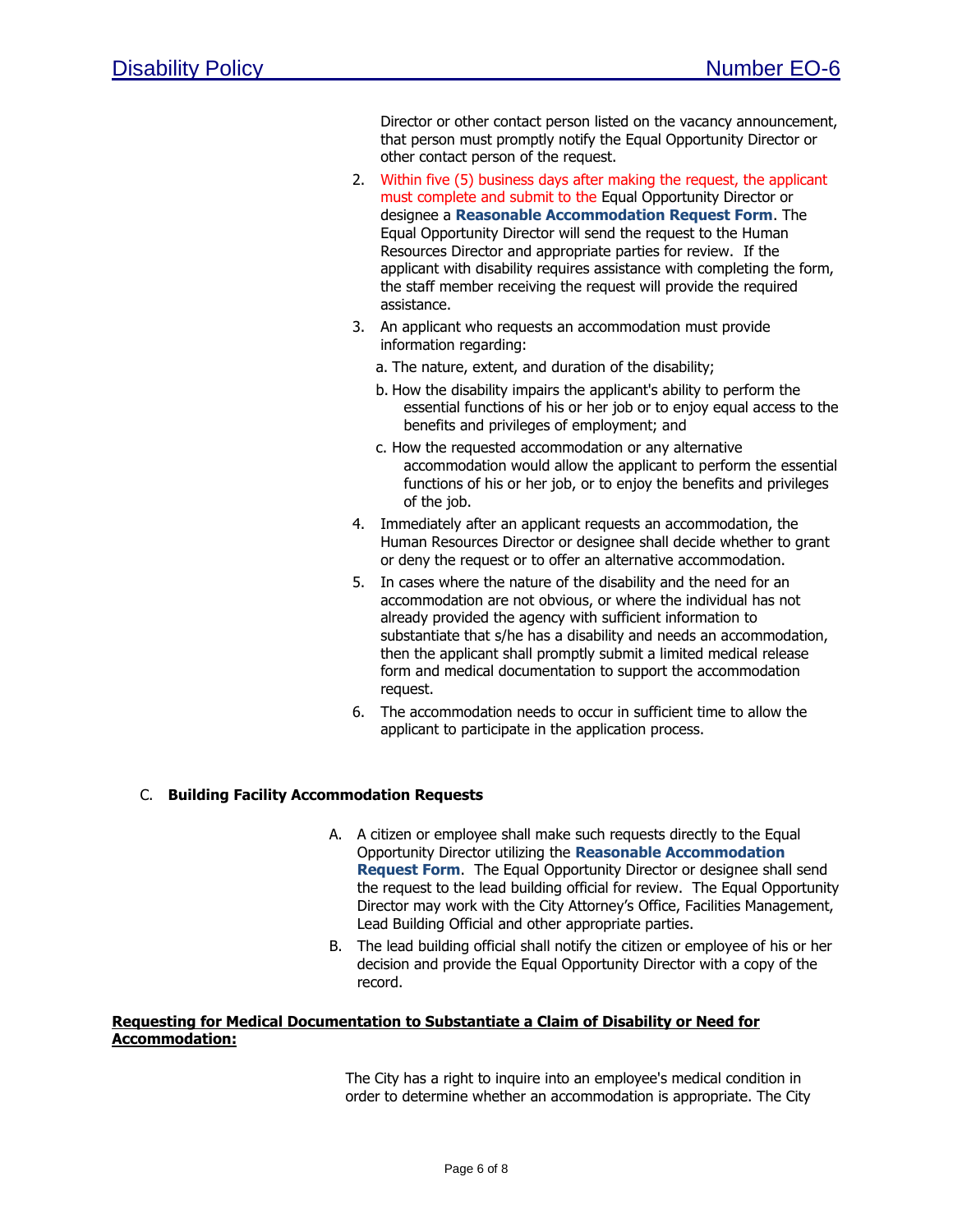may not request medical information where both the disability and need for reasonable accommodation are obvious or where the individual has already provided sufficient information to substantiate that s/he has a disability and needs an accommodation.

- A. If the Risk Management Director or designee determines that medical documentation is necessary, s/he shall instruct the employee to execute and provide a limited medical release form authorizing the City to review the documentation. The limited medical release form will be provided by the Risk Management Director or designee.
- B. The employee shall promptly provide documentation prepared by a licensed medical professional explaining:
	- 1. the nature, extent, and duration of the disability;
	- 2. how the disability affects the employee's ability to perform the essential functions of his or her job or limits his or her ability to enjoy the benefits and privileges of the job; and (3) how the requested accommodation will allow the employee to perform the essential functions of his or her job, or to enjoy the benefits and privileges of the job.
- C. Costs related to providing medical documentation in support of the reasonable accommodation request are to be borne by the individual requesting the accommodation.
- D. An employee's failure to comply with his or her responsibilities under this section may constitute a failure to participate in good faith in the interactive process and may be a legitimate ground for denying the reasonable accommodation request.

## **Disability Discrimination Complaints:**

A. Any person who wishes to file a discrimination complaint based on a disability, should refer to the Equal Opportunity Complaint Policy.

## Access and Compliance

.

To ensure compliance in accordance with Section 504 of the Rehabilitation Act of 1973 and the ADA, the Equal Opportunity Department Director shall work with the appropriate City departments in conducting "self-evaluations" of City buildings, services, programs, and activities pursuant to federal regulations. The Equal Opportunity Department Director shall be responsible for coordinating with other affected City departments planning implementation dates for a "Implementation/Transition Plan" which lists access barriers and dates for corrective action.

The Equal Opportunity Department Director will also assist all departments that are required by the federal or state governments to submit a disability plan.